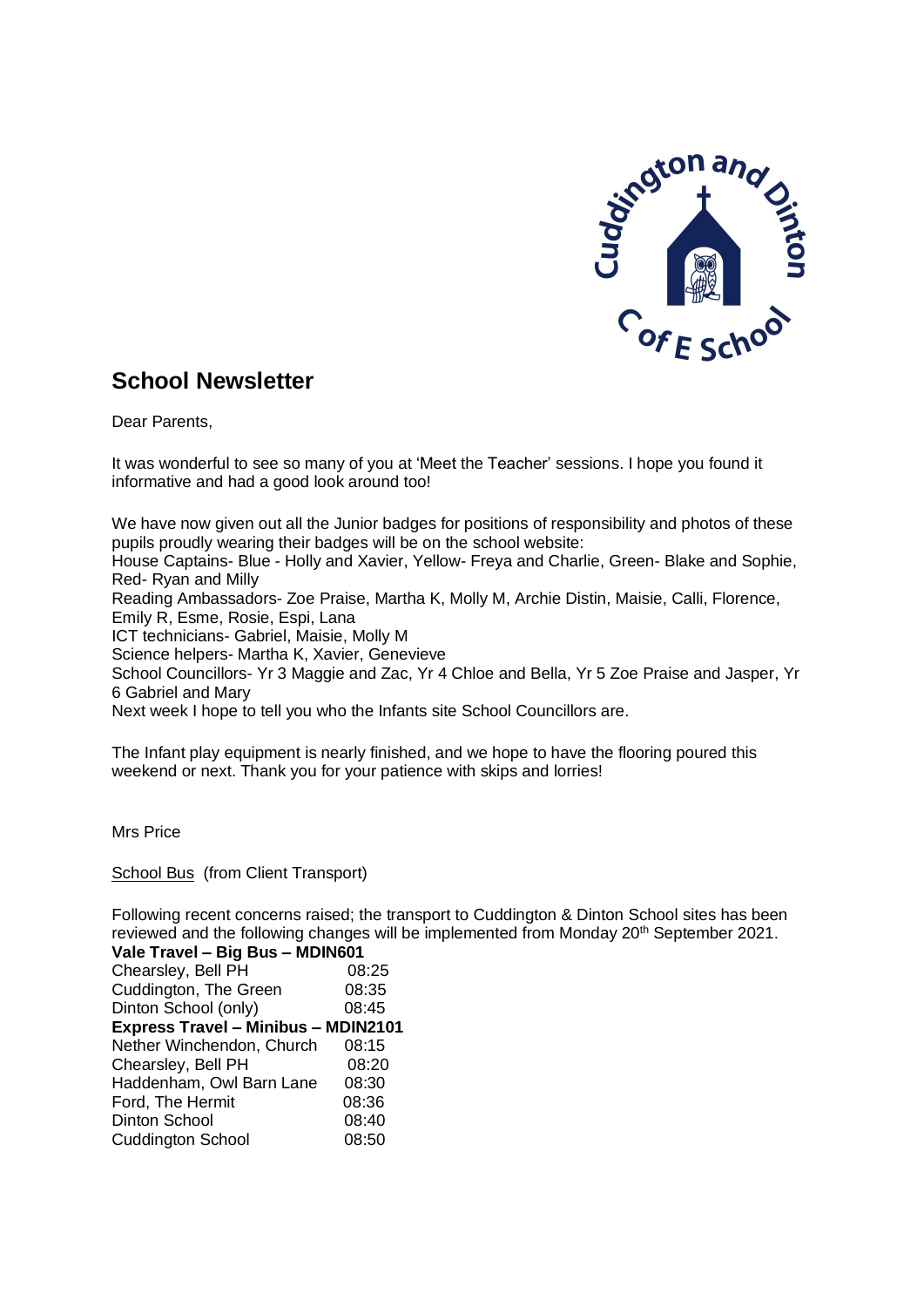# Yr 1 drop off

From 20<sup>th</sup> September, please can year 1 parents drop their children off at the gate. If your child is a little wobbly, a member of staff or a friend will walk with them to the classroom.

# Book Sale

We have lots of unwanted books to sell!

At the end of the school day on the Juniors (27.9.21) and Infants (28.9.21) the children will be able to buy books. All we ask is a donation either as an online payment or money on the day.

## Whole School Harvest Festival 4.10.21

We have decided to ask for the following donations:

- Single duvets and single fitted sheets for the Women's refuge in Aylesbury. Please send to school and we will arrange for them to be delivered.
- Money to be donated, via an online payment or in an envelope on the day, to UNISEF for children caught up in the Afghanistan crisis. [https://www.unicef.org.uk/donate/donate](https://www.unicef.org.uk/donate/donate-and-help-protect-children-in-afghanistan)[and-help-protect-children-in-afghanistan](https://www.unicef.org.uk/donate/donate-and-help-protect-children-in-afghanistan)
- Food donations (nothing fresh) will be taken to the Vineyard. o

## School Portraits 23.9.21

Veronica Stewart will be coming to take individual photos of children. She is starting at 8.15am on the Infants to allow you to bring your children for group photographs. The Infant site is the only place where we are offering pre-school and cross site photographs.

If you wish to have a photograph taken of your children who are at the Infants and Junior site, then you will need to bring both children to the Infant site and then take the older child to the Juniors.

If you wish to have a photo taken with all your children, including pre-school children, then you will need to take your Junior child back to school after the photo.

All siblings that are on the same site will automatically have a photo taken of them together.

## Junior Children walking from the Green in the morning.

Please can you remind your child that they need to wait inside the wall near the green house. It is not safe for them to wait on the road unaccompanied.

## F4CADs

Meeting on 28<sup>th</sup> September at 7pm on the Junior site.

# Year 5 Sleep Over.

The plan is for year 5 children to spend 1 night in school on Friday 1<sup>st</sup> October. They will have games on the field, make their own meals and have fun!

The boys will sleep in year 5 classroom and the girls in year 6. We will have breakfast and then ask you to collect them at 10.30 on Saturday 2<sup>nd</sup> October. If you have swimming lessons or sports activities, you can collect them earlier.

Your child will need to bring a sleeping bag, sleep mat, change of clothes for Friday evening and Saturday morning, night wear, a wash bag and small towel. We do not have shower facilities, so they will be washing in the school bathrooms.

Any medications need to be sent in with a form completed. The form will be sent home next week.

Cost to you will be £10 per child to cover food and equipment. This payment will go live on Tuesday.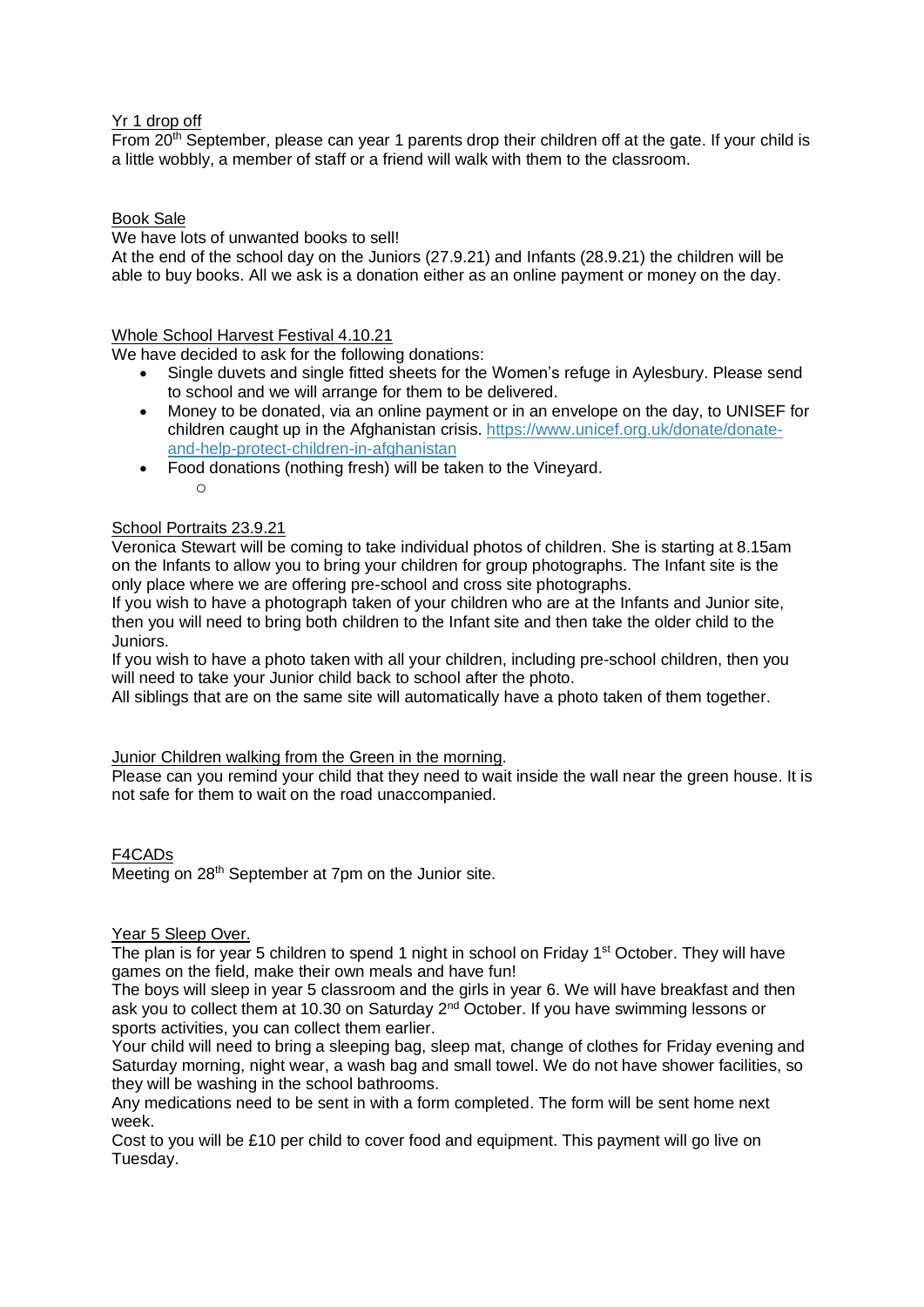We are all looking forward to it and lots of staff have volunteered to help out to make it a memorable event for the children.

## Year 5&6 Trip to France

I have spoken to the Chateau this week. They are still waiting for confirmation from the British and French Governments that we will be allowed to travel to France. I am fully aware that if we can go, this only leaves the year 6 parents nine months to pay approximately £541. I will therefore be deciding by the end of September as to whether -

- we delay the French trip and go the following year 2023(current year 4 and 5) and take the current year 6 to a centre in England.
- or go ahead with this year's trip 2022 as planned, Government decision permitting. There may be an additional cost as we will be using the channel tunnel, not the ferry. Thank you for your understanding.

## Church led lunch time clubs

Snacks is run by St Nicholas Church, Cuddington. The weekly sessions will include bible stories, activities, games and craft. Snick Snacks will start from Thursday 23rd September for years 1 and 2 from 12.30 – 1pm with Little Owls able to join later in the year.

## Data Collection Sheets

The data collection sheets have been sent home in bookbags this week. Please check the data is correct and returned the signed form to school.

#### Inset Day 22/10/21

Please note in your diary the children booked for dance club on Friday lunchtimes and Y5&6 girls football club, the session scheduled for 22/10/21 will be carried forward to the Friday after half term.

## Stars of the Week



Foundation - William and Jacob

- 1 George B and Eva
- 2 Darcey P and Martha
- 3 Maya S and Caiden
- 4 Drew, Arthur and Raph
- 5 Oscar and Philip
- 6 Mary and Holly

## **Sports Stars**

Ava year 2 and Lucy HH year 2

**Science Stars**